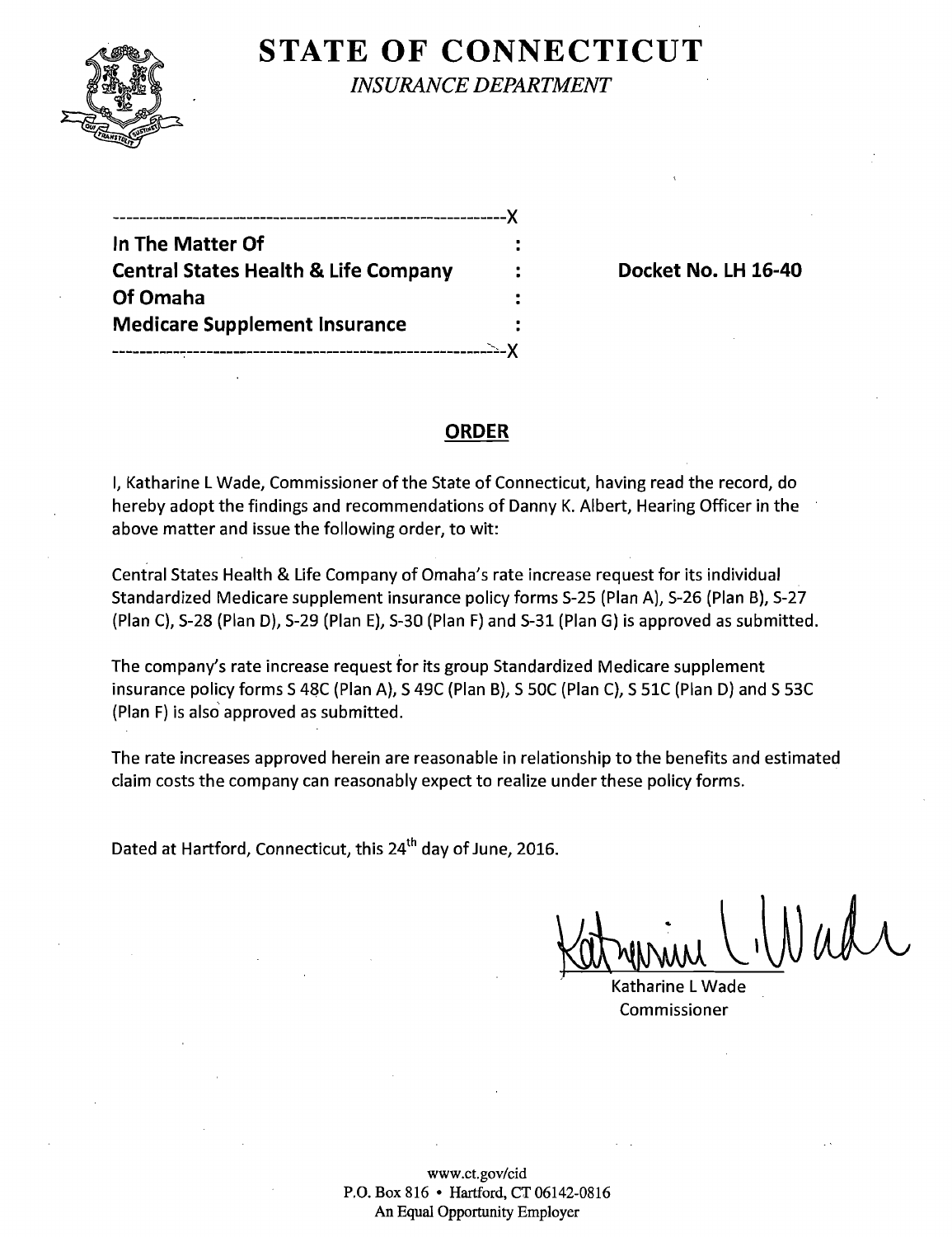# **STATE OF CONNECTICUT**



*INSURANCE DEPARTMENT* 

| In The Matter Of                                |   |  |
|-------------------------------------------------|---|--|
| <b>Central States Health &amp; Life Company</b> | 2 |  |
| Of Omaha                                        |   |  |
| <b>Medicare Supplement Insurance</b>            |   |  |
|                                                 |   |  |
|                                                 |   |  |

Docket No. LH 16-40

#### PROPOSED FINAL DECISION

#### 1. INTRODUCTION

The Insurance Commissioner of the State of Connecticut is empowered to review rates charged for individual and group Medicare supplement policies sold to any resident of this State who is eligible for Medicare. The source for this regulatory authority is contained in Chapter 700c and Section 38a-495a of the Connecticut General Statutes.

After due notice, a hearing was held at the Insurance Department in Hartford on Thursday, May 26,2016, to consider whether or not the rate increases requested by Central States Health & Life Company of Omaha on its individual and group Standardized Medicare supplement insurance business should be approved.

No members from the general public attended the hearing.

No company representatives from Central States Health & Life Company of Omaha attended the hearing.

The hearing was conducted in accordance with the requirements of Section 38a-474, Connecticut General Statutes, the Uniform Administrative Procedures Act, Chapter 54 of Section 38a-8-1 et seq. of the Regulations of Connecticut State Agencies.

A Medicare supplement (or Medigap) policy is a private health insurance policy sold on an individual or group basis, which provides benefits that are additional to the benefits provided by Medicare. For many years Medicare supplement policies have been highly regulated under both state and federal law to protect the interests of persons eligible for Medicare who depend on these policies to provide additional coverage for the costs of health care.

Effective December 1, 2005, Connecticut amended its program of standardized Medicare supplement policies in accordance with Section 38a-496a of the Connecticut General Statutes, and Sections 38a-495a-1 through 38a-495a-21 ofthe Regulations of Connecticut Agencies. This program, which conforms to federal requirements, provides that all "core" package of benefits known as Plan A. Insurers may also offer anyone or more of eleven other plans (Plans B through N).

Effective January 1,2006, in accordance with Section 38a-495c of the Connecticut General Statutes (as amended by Public Act 05-20) premiums for all Medicare supplement policies in the state must use community rating. Rates for Plans A through N must be computed without regard to age, gender, previous claims history or the medical condition of any person covered by a Medicare supplement policy or certificate.

> www.ct.gov/cid P.O. Box 816 • Hartford, CT 06142-0816 An Equal Opportunity Employer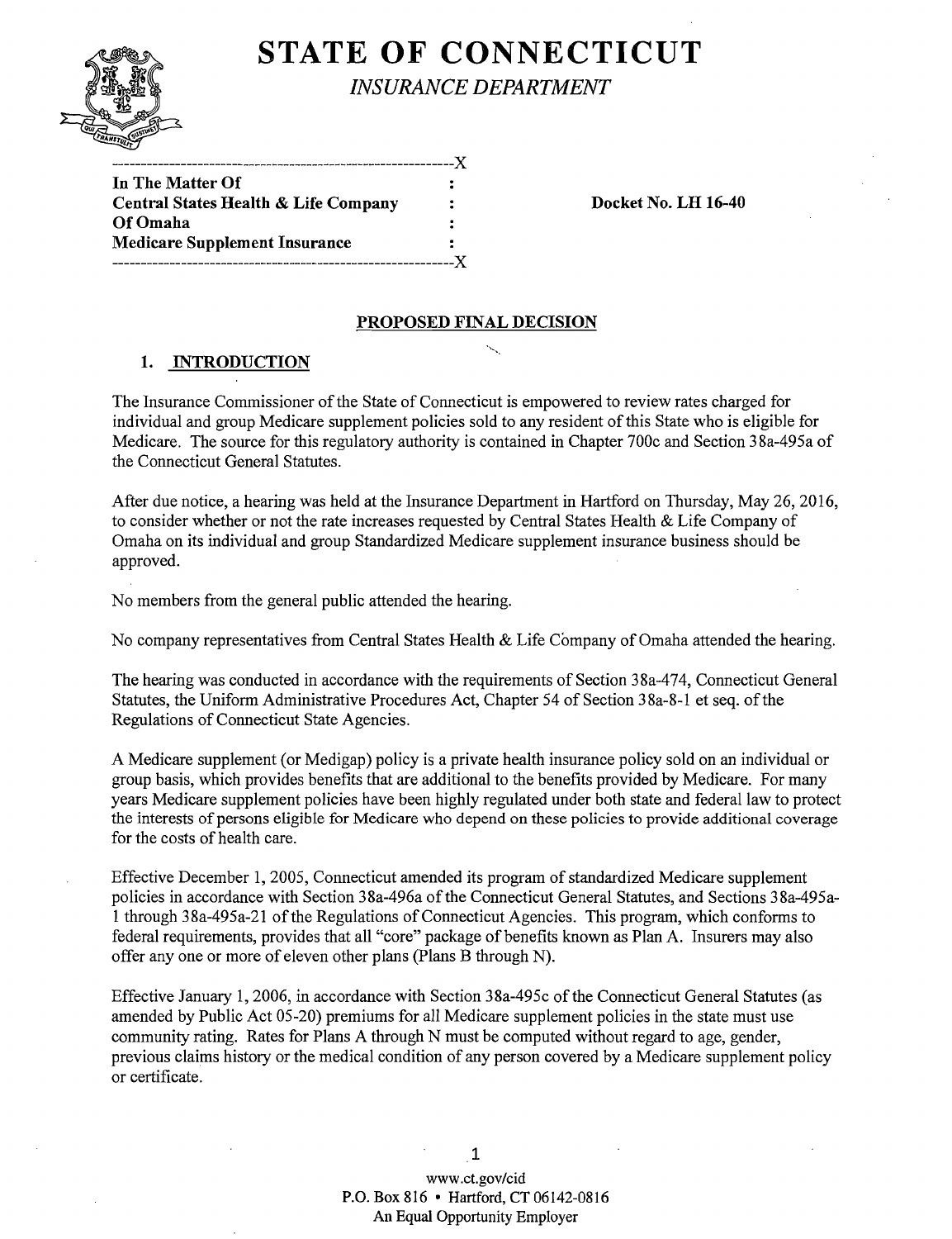The statute provides that coverage under Plans A through N may not be denied on the basis of age, gender, previous claims history or the medical condition of any covered person. Insurers may exclude benefits for losses incurred within six months from the effective date of coverage based on a pre-existing condition.

Effective October 1, 1998, carriers that offer Plan B or Plan C must make these plans as well as Plan A, available to all persons eligible for Medicare by reason of disability.

Insurers must also make the necessary arrangements to receive notice of all claims paid by Medicare for their insureds so that supplement benefits can be computed and paid without requiring insureds to file claim forms for such benefits. This process of direct notice and automatic claims payment is commonly referred to as "piggybacking" or "crossover".

Sections 38a-495 and 38a-522 of the Connecticut General Statutes, and Section 38a-495a-10 of the Regulations of Connecticut Agencies, state that individual and group Medicare supplement policies must have anticipated loss ratios of 65% and 75%, respectively. Under Sections 38a-495-7 and 38a-495a-10 of the Regulations of Connecticut Agencies, filings for rate increases must demonstrate that actual and expected losses in relation to premiums meet these standards, and anticipated loss ratios for the entire future period for which the requested premiums are calculated to provide coverage must be expected to equal or exceed the appropriate loss ratio standard.

Section 38a-473 of the Connecticut General Statutes provides that no insurer may incorporate in its rates for Medicare supplement policies factors for expenses that exceed 150% of the average expense ratio for that insurer's entire written premium for all lines of health insurance for the previous calendar year.

#### II. **FINDING OF FACT**

After reviewing the exhibits entered into the record of this proceeding, the testimony of the witnesses, and utilizing the experience, technical competence and specialized knowledge of the Insurance Department, the undersigned makes the following findings of fact:

1. Central States Health & Life Company of Omaha (CSO) has requested the following rate increases on its individual, and group standardized Medicare supplement plans:

|      | Proposed      | Individual |
|------|---------------|------------|
| Plan | Rate Increase | Form       |
| Α    | 9.0%          | <b>S25</b> |
| B    | 9.0%          | <b>S26</b> |
| C    | 9.0%          | <b>S27</b> |
| D    | 9.0%          | <b>S28</b> |
| E    | 9.0%          | <b>S29</b> |
| F    | 9.0%          | <b>S30</b> |
| G    | 9.0%          | S31        |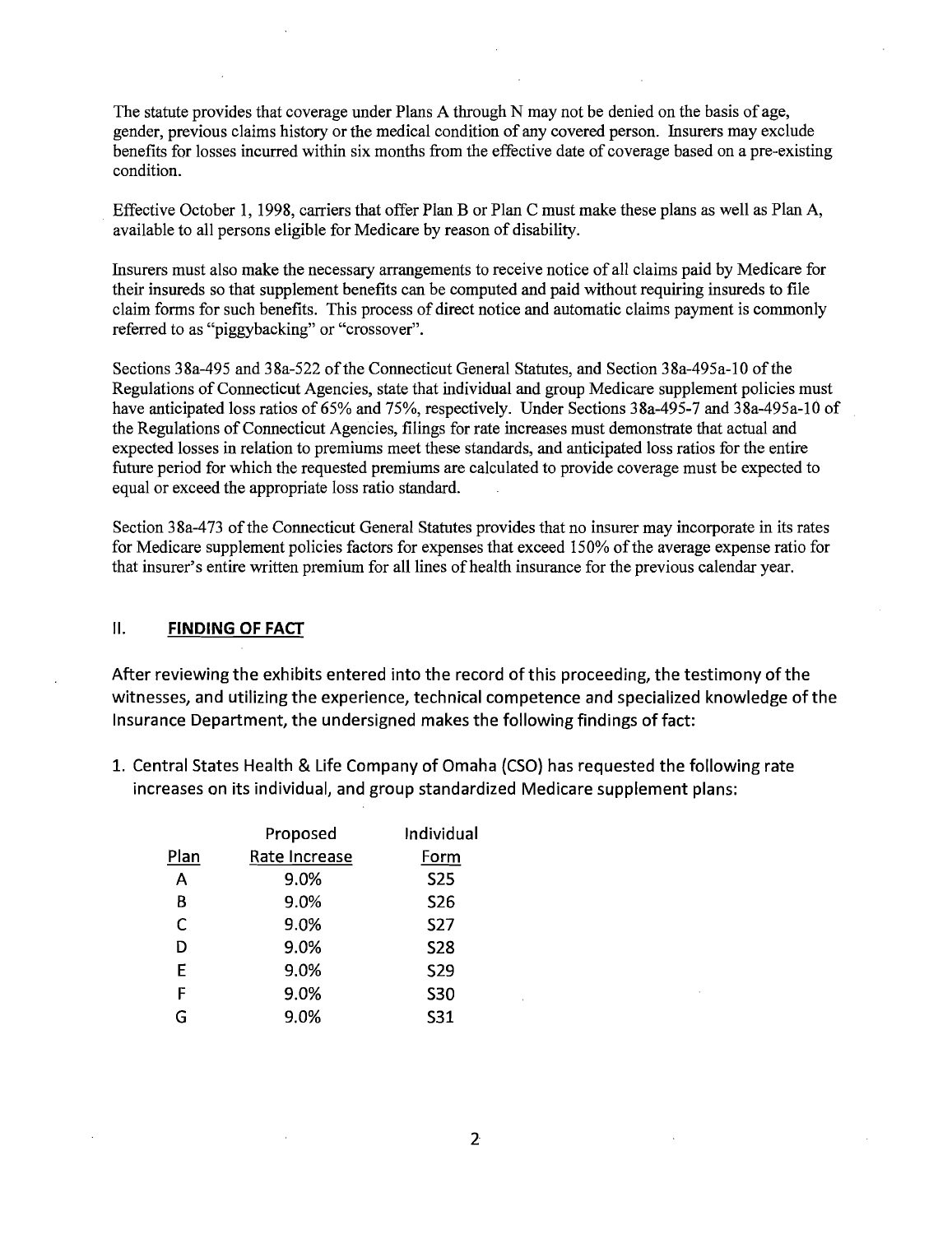|      | Proposed      | Group        |
|------|---------------|--------------|
| Plan | Rate Increase | Form         |
| А    | 5.0%          | <b>S48 C</b> |
| В    | 5.0%          | S49 C        |
| C    | 5.0%          | <b>S50 C</b> |
| D    | 5.0%          | <b>S51 C</b> |
| F    | 5.0%          | S53 C        |

2. In-force counts are as of December 31,2015:

| Connecticut    | Connecticut    | Nationwide     | Nationwide     |
|----------------|----------------|----------------|----------------|
| In-Force (Ind) | In-Force (Grp) | In-Force (Ind) | In-Force (Grp) |
|                | O              | 123            | 10             |
|                |                | 182            | 22             |
| 17             |                | 652            | 243            |
| 5              | 0              | 781            | 16             |
|                | n/a            |                | n/a            |
| 100            | 13             | 859            | 575            |
| O              | n/a            | 64             | n/a            |
|                |                |                |                |

- 3. The last rate increase approved for all individual Plans was effective 10/1/15, and at a level of 5.0%. The group policies had a 12.0% rate increase effective 9/1/06, except for Plan D which had a 7.0% increase effective 7/1/03.
- 4. The subject policies were agent and broker solicited. All policy forms represent a closed block of business. '
- 5. CSO certified that their expense factors are in compliance with section 38a-473, C.G.S.
- 6. CSO has conformed to subsection (e) of section 38a-495c, C.G.S. regarding the automatic claims processing requirement.
- 7. The proposed rates are designed to satisfy the Connecticut statutory loss ratio of 65% for individual and 75% for group.
- 8. The individual and group plan loss ratios, in Connecticut, for 2014,2015 and inception-todate are as follows, 77.35%, 82.46% and 73.74% respectively.
- 9. Central States 2016 Medicare supplement rate filing proposal is in compliance with the requirements of regulation 38a-474 as it applies to the contents of the rate submission as well as the actuarial memorandum.

3